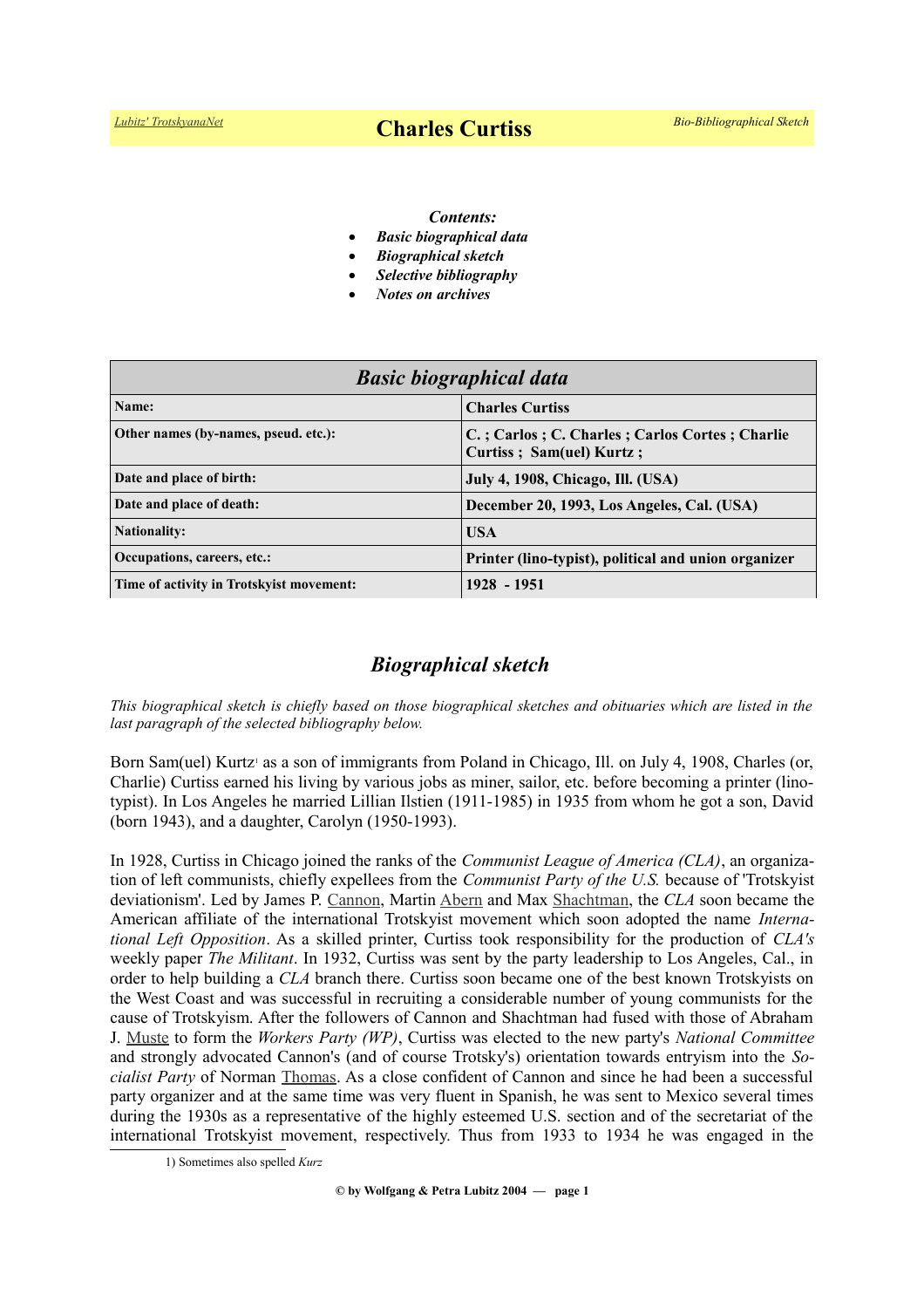# *[Lubitz' TrotskyanaNet](https://www.trotskyana.net/)* **Charles Curtiss** *Bio-Bibliographical Sketch*

formation of a Mexican section of the Trotskyist *Movement for the Fourth International;* he also assisted the Mexican Trotskyists in setting up a print shop, producing a newspaper, leaflets and so on. His meaning for the development of Trotskyism in Mexico becomes evident by the fact, that the name *Curtiss* is mentioned several dozen times in the chapters about Mexican Trotskyism contained in two well-known reference works authored by Robert J. Alexander<sup>[2](#page-1-0)</sup>.

When in 1937 new and severe differences among Trotsky's Mexican followers arose which probably wouldend in splitting and weakening the movement there, Trotsky<sup>3</sup> asked the American SWP leaders for help; following a visit to Mexico by *SWP* leaders James P. Cannon, Max Shachtman and Vincent R. Dunne in early 1938, Charles Curtiss again was sent by the *SWP* leadership to Mexico, as a representative of both the *Socialist Workers Party* and the *Pan-American-Pacific Bureau* of the *Movement for the Fourth International, charged with the not easy task of reconstituting the troubled Mexican* section and to bridge the differences and bring to an end the struggles among its leaders. Curtiss' negotiations lasted several months before the *Liga Comunista Internacionalista (LCI)* was eventually reconstituted in January 1939 and asked for official recognition as Mexican section of the *Fourth International* (officially proclaimed in September 1938). During this Mexican mission, Curtiss – who used to be called Carlos or Carlos Curtiss or simply comrade C. by the Mexican comrades – was also successful in establishing a considerable Trotskyist theoretical paper in Mexico which was named *Clave :* tribuna marxista (Key : a Marxist tribune)<sup>[4](#page-1-2)</sup> and which to a certain degree could be regarded a very mouthpiece of Trotsky in Spanish language running from October 1938 to May 1941.

From June 1939 to August 1940, Charles Curtiss again lived in Mexico, joining Trotsky's staff while Curtiss' wife Lillian – also a devoted member of the *SWP* – from October 1938 to June 1939 served as secretary for Natal'ia Sedova, Trotsky's wife, and as English-language shorthand typist for Trotsky. Charles Curtiss at the same time functioned as Trotsky's primary link with the Mexican Trotskyists – it would have been illegally and unwise under the terms on which Trotsky was granted asylum in Mexico for Trotsky to maintain direct political contact with radical political movements in his host country. Last not least, Curtiss also tried to resolve personal and political differences between Trotsky and the famous Mexican artist Diego [Rivera](https://en.wikipedia.org/wiki/Diego_Rivera) in whose 'blue house' the Trotskys had lived from 1937 to early 1939. When the fatal attempt at Trotsky's life, committed by GPU agent Jaime Ramon [Mercader](https://en.wikipedia.org/wiki/Ram%C3%B3n_Mercader) del Río Hernandez alias Frank Jacson occurred on August 20, 1940, Curtiss was not present at the house in Coyoacán. It is said, that some weeks earlier Curtiss, who considered Mercader odd and unreliable, had warned Trotsky.

After returning to Los Angeles, Charles Curtiss again earned his living as a printer and continued to be an indefatigable organizer and agitator. In the early 1940s, both Charles and Lillian Curtiss – who had sided with James P. Cannon in the factional struggle against the Burnham-Shachtman tendency – were transferred from Los Angeles to the New York headquarters of the *SWP,* where Charles was designated to replace James P. Cannon, who was put on trial<sup>[5](#page-1-3)</sup>, as *SWP* National Secretary while Lillian took up a job as manager of *Pioneer Press, SWP's* publishing arm. But Charles couldn't take up the post because already before the Minneapolis defendants were sent to jail, he was drafted into the U.S. Army and sent as a GI to the Italian battlefield in 1943 where he experienced the horrors of war. It was there, too,

<span id="page-1-0"></span><sup>2)</sup> Alexander, Robert J.: *Trotskyism in Latin America*, Stanford, Cal., 1973, pp. 191-193, 195-196, 203-204, 212-213, 224, and Alexander, Robert J.: *International Trotskyism, 1929-1985*, Durham and London, 1991, pp. 609-610.

<span id="page-1-1"></span><sup>3)</sup> Trotsky had been granted asylum in Mexico in January 1937 and lived until his assassination in August 1940 as a political refugee in Coyoacán, a suburb of the Mexican capital Mexico City. For quite understandable reasons, Trotsky could not directly and personally intervene into Mexican political matters.

<span id="page-1-2"></span><sup>4)</sup> For some bibliographical details see TSB no. 0318 in our *[Trotskyist Serials Bibliography](https://www.trotskyana.net/LubitzBibliographies/Serials_Bibliography/serials_bibliography.htm#PDF)* within the framework of the *Lubitz' TrotskyanaNet* website. See also Gall, Olivia: La revue Clave, in: *Cahiers Léon Trotsky* <TSB 0277>, 1982 (11), pp. 55-61 and Gall, Olivia: Clave a tiempo, in: *El Buscón*, 1985 (13), pp. 162-176.

<span id="page-1-3"></span><sup>5)</sup> In December 1941, James P. Cannon together and 17 other leaders of the *SWP* and the *Teamsters Union* were convicted and sentenced in the famous Minneapolis 'sedition' trial under the notorious anti-union and anti-communist [Smith Act](https://en.wikipedia.org/wiki/Smith_Act) *(Alien Registrtion Act of 1940)* for their radical opposition to U.S. government policy during War.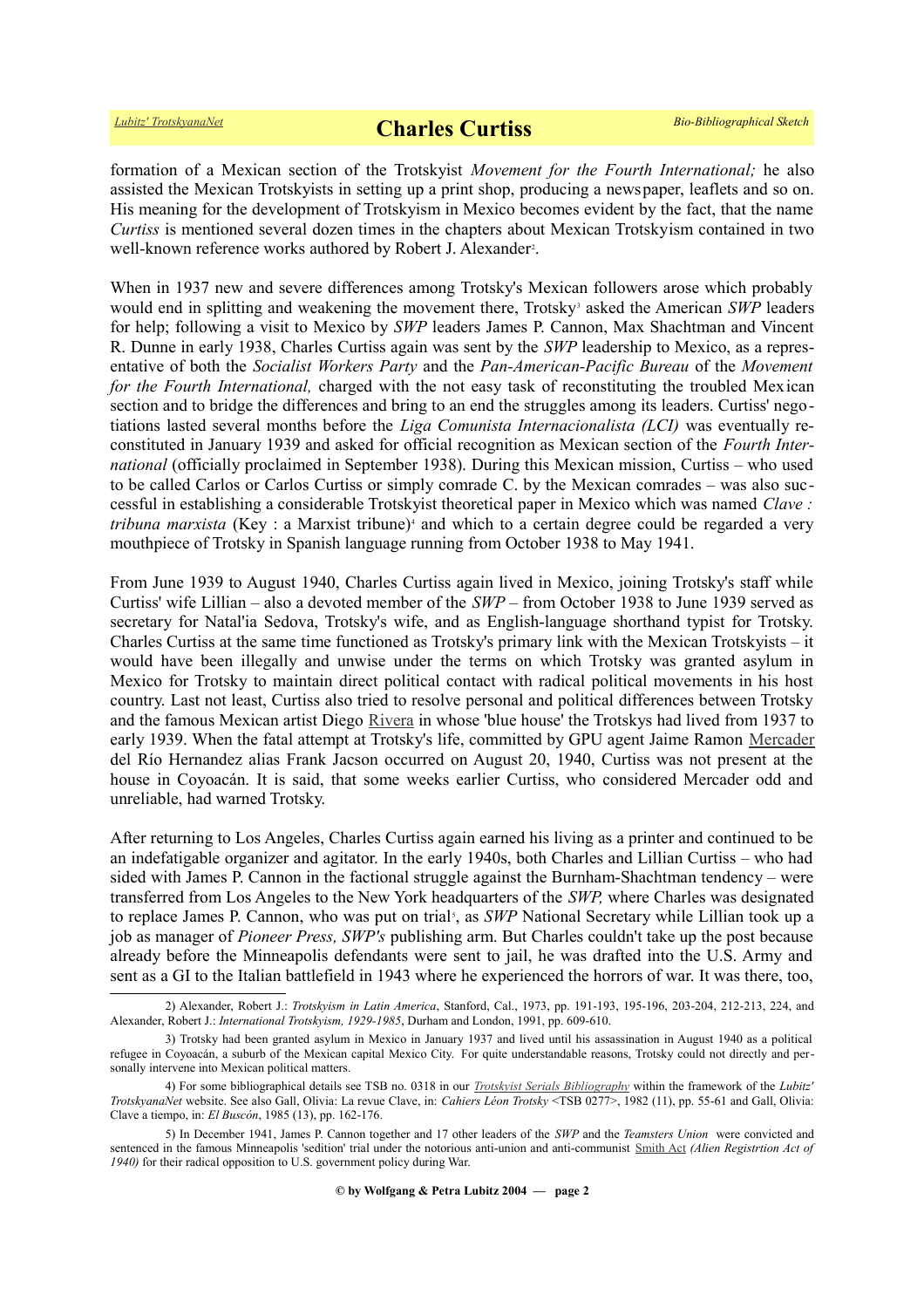# *[Lubitz' TrotskyanaNet](https://www.trotskyana.net/)* **Charles Curtiss** *Bio-Bibliographical Sketch*

that he met the English Trotskyist Charles [van Gelderen](http://www.theguardian.com/news/2001/dec/15/guardianobituaries.obituaries) who was on service in the British Army and was closely co-operating with Nicolo di Bartolomeo (Fossa) and other Trotskyists in the Italian resistance who were busy in building an Italian section of the *Fourth International* and setting up a newspaper, *Il Militante*. Later, van Gelderen remembered Curtiss providing funds for the fledgling organization by organizing vast quantities of American cigarettes which were sold by the Italian comrades on the black market. Curtiss was also very helpful with the printing of the just mentioned journal and other information and propaganda material.

After World War II, Charles Curtiss for some years continued his party work in the *SWP*. However, after having become disenchanted with the Trotskyist movement, critical of the party leadership in general and of Bolshevik-Leninist organizational principles in particular, he left the party in 1951 and joined the ranks of the reformist *Socialist Party (SP),* nevertheless maintaining friendly relations with many of the old Trotskyist comrades, collaborating whenever possible. His wife Lillian, however, remaineda member of the *SWP* until she was eventually expelled in 1984<sup>6</sup> in the wake of the **Barnesite**<sup>[7](#page-2-1)</sup> party cleansing. Charles Curtiss until his death was active in the Los Angeles local branch and the *State Committee of the Socialist Party of California* and edited its national paper, *The Socialist* (Los Angeles), from 1985 to 1992; besides this, he was a union organizer and for many years functioned as a shop steward in the *Typographical Union*. He also actively took part in the protest movements against the Vietnam War and the First Gulf War.

Charles Curtiss died of a heart failure in Los Angeles on December 20, 1993. On January 23, 1994 a memorial meeting attended by some 100 people was held in Los Angeles to celebrate his life and work.

### *Selective bibliography* [8](#page-2-2)

### *Selective bibliography: Books, collections, journals, bulletins to which Curtiss contributed*

Fourth International (New York, NY, 1940-56) <TSB 0532>

Healy's big lie : the slander campaign against Joseph Hansen, George Novack, and the Fourth International. - New York, NY : Nat. Education Dept., Socialist Workers Party, 1976. - 87 pp. - (Education for socialists)

In memoriam Richard S. Fraser : an appreciation and selection of his work. - New York, NY : Prometheus Research Library, 1990. - 109 pp. - (Prometheus research series ; 3) [& later ed. - On pp.23-105: Documents by R.S. Fraser]

Internal Bulletin / Socialist Workers Party (New York, NY) <TSB 1548>

James P. Cannon as we knew him : by thirty-three comrades, friends, and relatives / introd. by Jack Barnes. Ed. by Les Evans. - New York, NY : Pathfinder Pr., 1976. - 288 pp. [Collection of obituaries, reminiscences and

<span id="page-2-0"></span><sup>6)</sup> According to George Saunders and Kathleen O'Nan, "Lillian was put on trial, but the Barnes team announced that 'because of her historical role' - almost everyone in the Los Angeles branch loved her - they were going to make her an exception and not expel her. She wrote a statement rejecting this. She counted herself one of the 'honourable expellees'" (Saunders, George and Kathleen O'Nan: A founder of American Trotskyism dies in Los Angeles : a note on Charlie Curtiss, in: *In Defense of Marxism* <TSB 0616 >, 12.1994 (2=113), p.24).

<span id="page-2-1"></span><sup>7)</sup> In the early 1980s, several hundred *SWP* 'veterans', loyal to the programme of Trotsky and the *Fourth International,* were either expelled or bureaucratically excluded from the party after they had got into a sharp conflict with the layer of younger party activists grouping around Jack Barnes, Larry Seigle, Mary-Alice Waters and others. These younger leaders had been recruited to the *SWP* in the wake of the student revolt and the Vietnam War resistance of the 1960s /1970s and successively had taken over the leadership from the retiring 'old guard' of party leaders. The 'Barnesites' soon became busy in substituting the traditional Trotskyist programme and political orientation of the *SWP* by a closer alignment to the Castroite Cuban communist line despite its partial adaptation to Stalinism. Thus they explicitly abandoned Trotsky's theory of permanent revolution and repudiated more or less the entire body of Trotskyist thought, thus challenging the very foundations of the *Fourth International;* all connections with the *FI* were officially ceased in 1990, but factually the *SWP* disaffiliated from the international Trotskyist movement already several years earlier.

<span id="page-2-2"></span><sup>8)</sup> TSB item numbers (e.g. <TSB 0716>) refer to Lubitz' *Trotskyist Serials Bibliography*, München [etc.] : Saur, 1993, which is out of print but [available as PDF file](https://www.trotskyana.net/LubitzBibliographies/Serials_Bibliography/serials_bibliography.htm#PDF) within the framework of *Lubitz' TrotskyanaNet* website. In TSB you can find detailed descriptions concerning the respective Trotskyist journals, newsletters, bulletins and the like.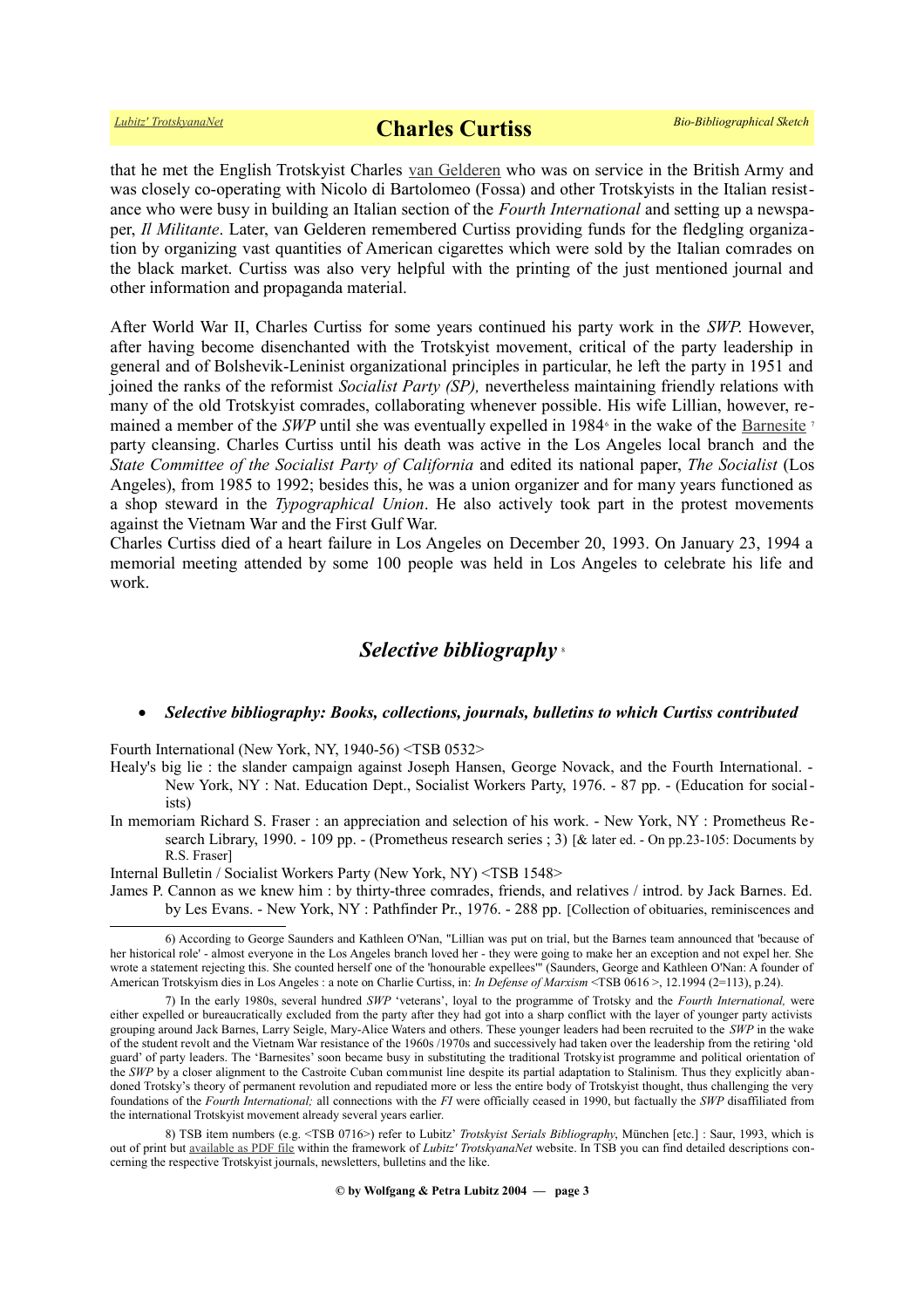appraisals]

Proceedings of the 112<sup>th</sup> convention of the International Typographical Union, Buffalo, New York, August 1-7, 1970 / comp. by Charles Curtiss. - Buffalo, NY : Allied Printing Trades Council, 1970. - [Various pag.]

Quatrième Internationale (Paris etc., 1936- ) [ISSN 0771-0569 - ISSN 0765-1740] <TSB 1282>

The Socialist (Los Angeles, Cal.) [ISSN 0884-6154]

A tribute to George Breitman : writer, organizer, revolutionary / ed. by Naomi Allen and Sarah Lovell. - New York, NY : Fourth Internationalist Tendency, 1987. - 163 pp. [Obituaries, reminiscences and appraisals by some 50 individuals and some 14 organizations]

### *Selective bibliography: Books and articles about Curtiss*

[Anon.]: [Charles Curtiss](https://en.wikipedia.org/wiki/Charles_Curtiss). [Biographical sketch, Wikipedia article]

[Anon.]: Charles Curtiss (1908-93) / C.P., in: *Workers Press* <TSB 1858>, 1994 (392), p. 7. [Obituary]

[Broué, Pierre ?]: Charles Curtiss alias Carlos, Carlos Cortes, Charles C. (1908-1993), in: *Cahiers Léon Trotsky* <TSB 0277>, 1994 (52), p. 128. [Obituary]

Harer, Ruth: Charles Curtiss (1900 [sic!]-1993) / Ruth and Asher Harer, in: *Socialist Action* <TSB 1489> 12.1994 (2), p. 4. [Obituary]

- Lovell, Sarah: In memory of Charlie Curtiss / Sarah and Frank Lovell, in: *In Defense of Marxism* <TSB 0616> 12.1994 (3=114), p. 21. [Obituary]
- Lovell, Sarah: In memory of Charlie Curtiss (1908-1993) / Sarah and Frank Lovell, in: *Revolutionary labor socialist : the life, ideas, and comrades of Frank Lovell / ed. by Paul Le Blanc and Thomas Barrett,* Union City, NJ, 2000, pp. 323-326. [Obituary]

O'Nan, Cathleen: Charles Curtiss, in: *Independent Politics*, 1995 (5)*,* p. 31. [Obituary]

Saunders, Georges: A founder of American Trotskyism dies in Los Angeles : a note on Charlie Curtiss / Georges Saunders and Cathleen O'Nan, in: *In Defense of Marxism* <TSB 0616>, 12.1994 (2=113), p. 24. [Obituary]

Van Gelderen, Charles: Charlie Curtiss, in: *Socialist Action* <TSB 1489>, 12.1994 (3). [Obituary, letter]

*Note:* More informations about Charles Curtiss are likely to be found in some of the books, pamphlets, university works and articles listed in the relevant chapter(s) of the *[Lubitz' Leon Trotsky Bibliography \[ISSN 2190-0183\],](https://www.trotskyana.net/LubitzBibliographies/Trotsky_Bibliography/Leon_Trotsky_Bibliography.html)* e.g. in chapters <u>7.5.14</u> and <u>7.5.18</u>.

# *Notes on archives*

Some archival material with regard to Charles Curtiss can be traced by browsing through the archives of renowned contemporaneous Trotskyists or through the archives of the *Socialist Workers Party*[9](#page-3-0) .

A small collection is housed at the *[Hoover Institution Archives](https://www.trotskyana.net/Research_facilities/PublicArchives_America/publicarchives_america.html#hoover)* (Stanford, Cal.): the *[Charles Curtiss](http://www.oac.cdlib.org/findaid/ark:/13030/kt3290324s/) [Papers, 1938-1987](http://www.oac.cdlib.org/findaid/ark:/13030/kt3290324s/) (*one ms. box), containing correspondence, writings, notes, minutes, reports and some printed matter chiefly relating to the internal problems of the Mexican section of the *Fourth International* as well as to the troubled relations between Leon Trotsky and Diego Rivera at the end of the 1930s. The call no. of this small collection of papers is XX(4090025.1)

A considerable number of letters from and to Charles Curtiss<sup>[10](#page-3-1)</sup> from the 1930s can be found within one of the most eminent Trotsky archival collections, the *[Leon Trotsky exile papers](https://hollisarchives.lib.harvard.edu/repositories/24/resources/6706)* [\(call phrase: MS Russ](http://oasis.lib.harvard.edu//oasis/deliver/deepLink?_collection=oasis&uniqueId=hou00301) [13.1\),](http://oasis.lib.harvard.edu//oasis/deliver/deepLink?_collection=oasis&uniqueId=hou00301) forming part of the famous *Trotsky Archives* housed at *[Houghton Library](https://www.trotskyana.net/Research_facilities/PublicArchives_America/publicarchives_america.html#houghton)*, Cambridge, Mass.[11](#page-3-2) Documents within this collection relevant to Curtiss – including letters exchanged between Trotsky and him and so-called secretarial correspondence<sup>[12](#page-3-3)</sup> as well as other documents (e.g. notes about Cur-

<sup>9)</sup> For some details about those archival collections and for finding aids see the sub-chapter on *[Public Archives : America](https://www.trotskyana.net/Research_facilities/PublicArchives_America/publicarchives_america.html)* within the framework of our *Lubitz' TrotskyanaNet* website.

<span id="page-3-2"></span><span id="page-3-1"></span><span id="page-3-0"></span><sup>10)</sup> The collection contains some documents concerning Lillian Curtiss, too.

<sup>11)</sup> For details about this collection see the sub-chapter on *[Public Archives : America](https://www.trotskyana.net/Research_facilities/PublicArchives_America/publicarchives_america.html)* within the framework of our *Lubitz TrotskyanaNet* website.

<span id="page-3-3"></span><sup>12) &</sup>quot;The secretarial correspondence is essentially an extension of Lev Trotskii's correspondence. Several of the letters, however,